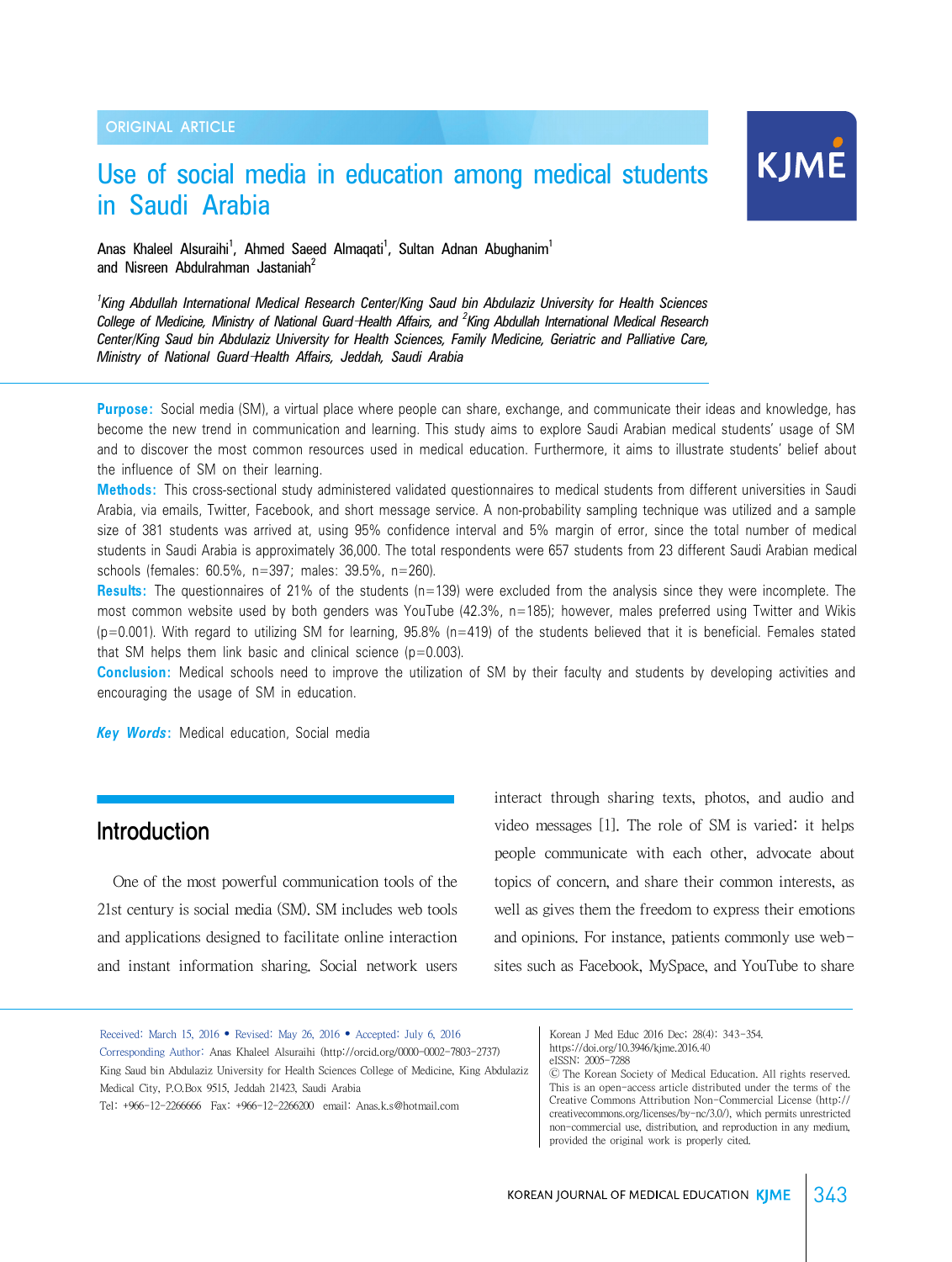personal information about their diseases [2]. It is used for educational purposes in various fields, such as pharmacy. Tutors can use social networks to increase their chances of success in student recruiting and brand management [3]. Recently, SM usage in medical education has been gradually increasing. For example, 132 of all U.S. medical schools have a website and 95% of them have some Facebook presence. Out of these schools, 26% have official medical school SM pages and 71% have student groups [4].

 The use of SM by medical students has become a very popular method to engage teachers and learners [5]. According to social-constructivist principles of Dewey and Vygotsky [6], social interaction, sharing of information and active participation in SM activities may facilitate learning. A recent pilot study evaluated the integration of Twitter, YouTube, Flicker, Blogging, and Skype in two elective courses for fourth year medical students at the Penn State College of Medicine [7]. The results of this study showed that students were satisfied by the new approach in both courses. They also expressed the extent to which the integration of SM in teaching enhanced their learning. However, some students reported challenges such as lack of time and technological facilities [7]. Since the introduction of the Internet in Saudi Arabia in 1994 for academic, medical, and research institutions' usage, there have been limited studies about the effect of using SM on medical students' learning, despite the dramatic increase in the number of medical schools [8]. In addition, students' awareness and the need for a SM usage policy is of important concern since it allows them to communicate with their tutors without any restriction. A cross-sectional study among medical students in Qassim University showed that 80% of the students used computers for academic purposes [9]. A recent systematic review showed that SM promotes student engagement and enhances deeper

understanding; however, one of the obstacles to this was privacy issues, as reported by 29% of the participants [10].

 This study was conducted to produce measurable statistical data on Saudi Arabian medical students' SM usage, since sufficient data to examine the relationship between SM and medical education is unavailable.

 This study aims to explore Saudi Arabian medical students' SM usage and to discover the most common resources used in medical education. Furthermore, it aims to illustrate students' belief about the influence of SM on their learning.

## Subjects and methods

 This cross-sectional analytical study was approved by the Institutional Review Board. An online questionnaire was distributed to medical students from different grades and universities in Saudi Arabia, from June 1 to August 30, 2013, via emails, Twitter, Facebook, and short message service. According to the Ministry of Higher Education, the total number of medical students in all universities is around 36,000. We utilized a nonprobability sampling technique, and the sample size was calculated using 95% confidence interval and 5% margin of error; we needed to include 381 participants. To compensate for the expected incomplete questionnaires, we decided to include a total of 400 participants. The questionnaires were distributed through SM along with an invitation cover letter. All respondents were included in the study, except the ones who are interns and those who are studying abroad.

 Participants were invited to voluntarily and anonymously complete a validated questionnaire. The questionnaire was piloted for face/content validity by distributing it to 10 medical students from different grades,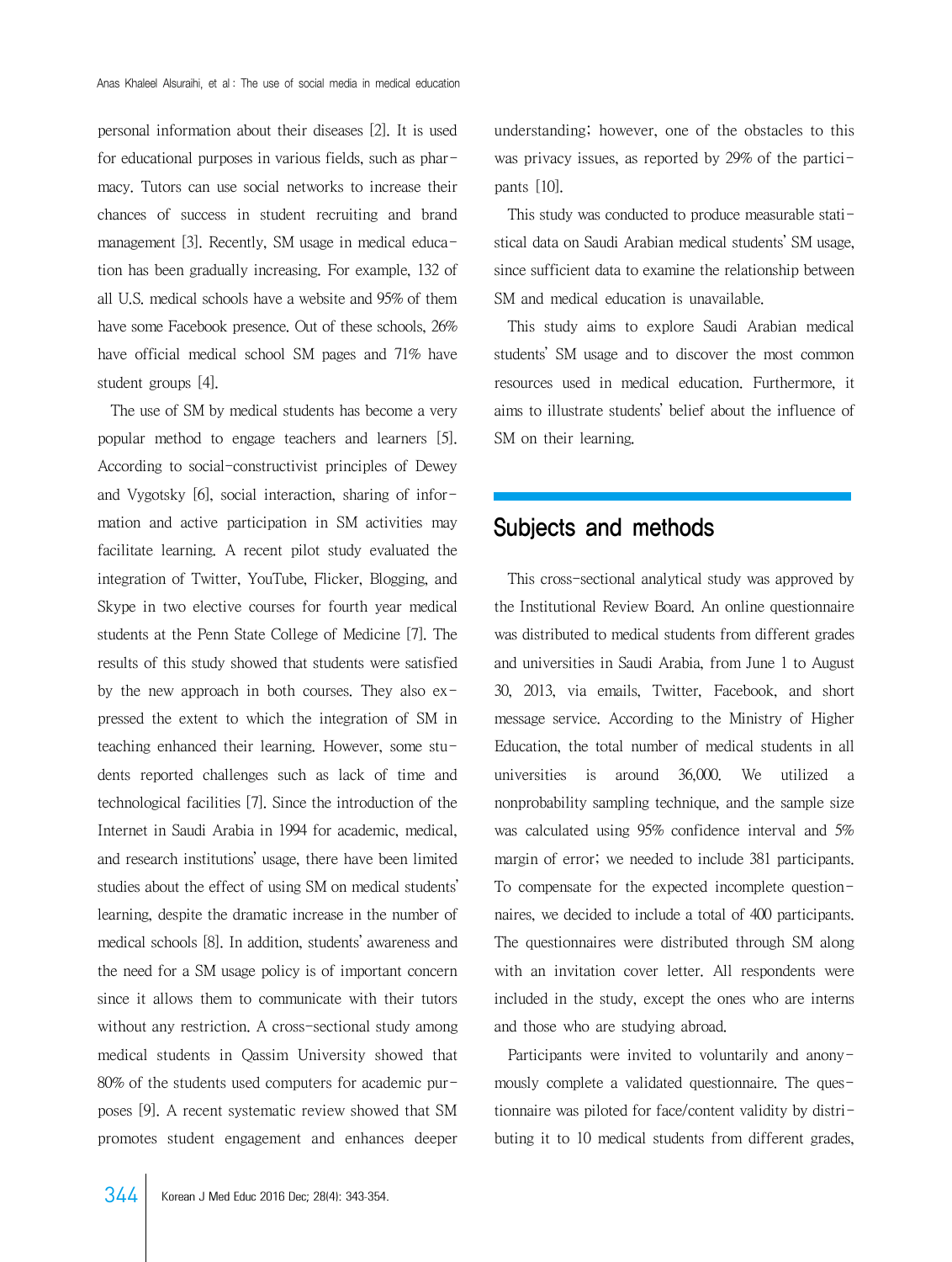and was then peer reviewed by two assessors who examined its psychometric characteristics (Appendix 2). It consisted of four main parts: the student's demographic and personal data (age, gender, year of study, and school name); SM details (usage of SM, frequency, type of SM, and preferred platform); belief about SM's influence on learning (influence on education, communication, and collaboration); and barriers and challenges for using SM in education (ethical barriers, institutional availability, and cooperation). A Likert-type scale was used in sections 2, 3, and 4 of the questionnaire (where 1=strongly disagree, 2=disagree, 3=undecided, 4=agree, and 5=strongly agree).

We classified the students into three categories: premedical, medical, and clinical phases. Most Saudi Arabian universities offer a 6-year medical program. wherein students study basic sciences, such as physics, chemistry, and biology, in their first 2 years (premedical phase); medical sciences, such as anatomy, physiology, and pharmacology, during the next 2 years (medical

phase); and a specialty in rotation with others, such as medicine, surgery, and pediatrics, in the last 2 years (clinical phase).

 We conducted a reliability analysis and evaluated the item-total correlation matrix. The average item-total correlation was above 0.3, and the standardized Cronbach's α was above 0.65.

 SurveyMonkey designed the survey and collected the data. SPSS version 21.0 (IBM Corp., Armonk, USA) was used for the data analysis. Descriptive statistics were utilized for mean scores and proportions. Skewed data were transformed to normal distribution ones using logtransformation methods, and parametric statistical methods were utilized. The correlation matrix was used to analyze the item-total correlation. Independent sample Student t-test and multiple linear regression were utilized to measure the significance of associations between dependent and independent variables. All tests were two-tailed, and p-value of <0.05 was considered significant.

| Characteristic                                         |                  | No. (%)     |
|--------------------------------------------------------|------------------|-------------|
| Gender                                                 |                  |             |
| Male                                                   |                  | 260 (39.5)  |
| Female                                                 |                  | 397 (60.5)  |
| Medical year                                           |                  |             |
| First year                                             | Premedical phase | 74 (11.26)  |
| Second year                                            |                  | 108 (16.44) |
| Third year                                             | Medical phase    | 143 (21.77) |
| Fourth year                                            |                  | 105 (15.98) |
| Fifth year                                             | Clinical phase   | 100 (15.22) |
| Sixth year                                             |                  | 127 (19.33) |
| Name of university                                     |                  |             |
| Umm Al-Qura University                                 |                  | 176 (26.8)  |
| King Abdulaziz University                              |                  | 152 (23.2)  |
| King Saud bin Abdulaziz University for Health Sciences |                  | 68 (10.4)   |
| King Saud University                                   |                  | 44 (6.7)    |
| Others <sup>a)</sup>                                   |                  | 217 (32.8)  |

#### Table 1. Demographic Details of Participants

 $^{\text{a}}$ NBU, TU, KFU, UT, QU, KKU, JU, PNU, IMAM U, TAIBAH U, DMU, ISNC, SAU, UNAIZAUM, BU, ALFAISAL U, MCST, UOH, and BMC (names indexed in Appendix 1).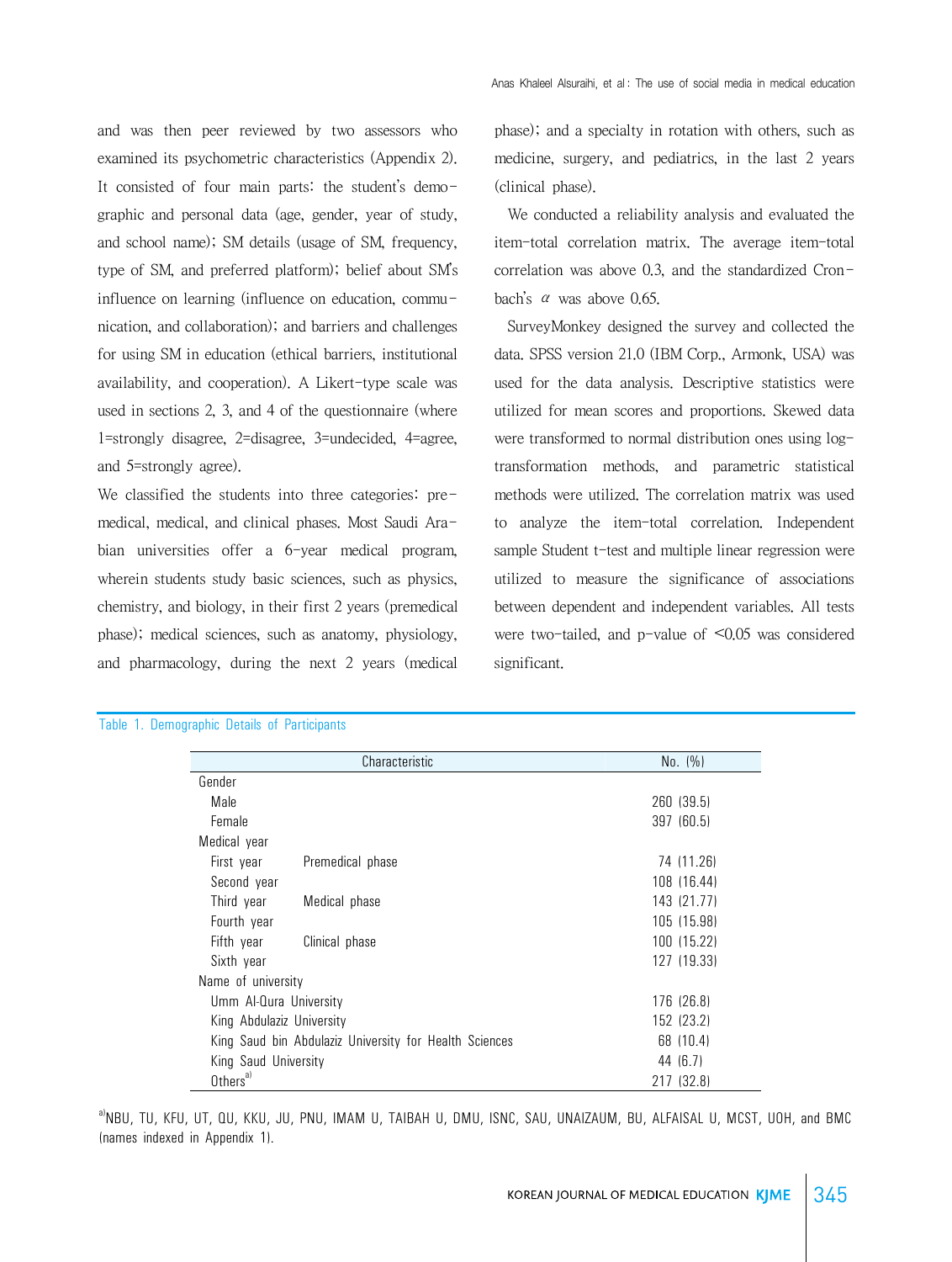## **Results**

 The total number of respondents was 657 students from 23 different Saudi Arabian medical schools. The respondents were mostly from Umm Al-Qura University (26.8%, n=176), followed by King Abdulaziz University (23.2%, n=152). Females represented 60.5% (n=397) of the total participants. Majority of participants belonged to the medical phase (37.8%, n=248) (Table 1).

 Of the total participants, 87.7% (n=576) use SM in their education. However, this question was the endpoint for those who do not use SM in their education, and therefore 81 participants were initially excluded from the final analysis. Furthermore, 139 participants were excluded because they did not complete the questionnaire. Therefore, the total number of participants included in the final analysis was 437. Fig. 1 illustrates students' frequency of SM usage in learning.

 There was no significant difference between genders in the frequency of using SM (p=0.12). YouTube, Facebook, and Twitter were among the most commonly used resources, while the most common website used by both genders was YouTube (42.3%, n=185). However, males



#### Fig. 1. Frequency of Social Media Usage in Learning (n=437)

preferred using Twitter and Wikis (p=0.001) (Figs. 2, 3). Regarding utilizing SM for learning, 95.8% (n=419) of the students believed that it is beneficial, while 40% (n=175) thought using SM might be distracting. There was no statistical significance between genders in the belief that using SM as an educational tool is beneficial. Compared to male students, females communicate more with their tutors through SM (p=0.04).

 Of all students, 74.4% (n=325) reported that their medical institution utilized SM in education. We found

Fig. 2. Social Media Resources Used in Medical Education (n=437)







#### Fig. 3. Commonly Used Resources in Education (n=437)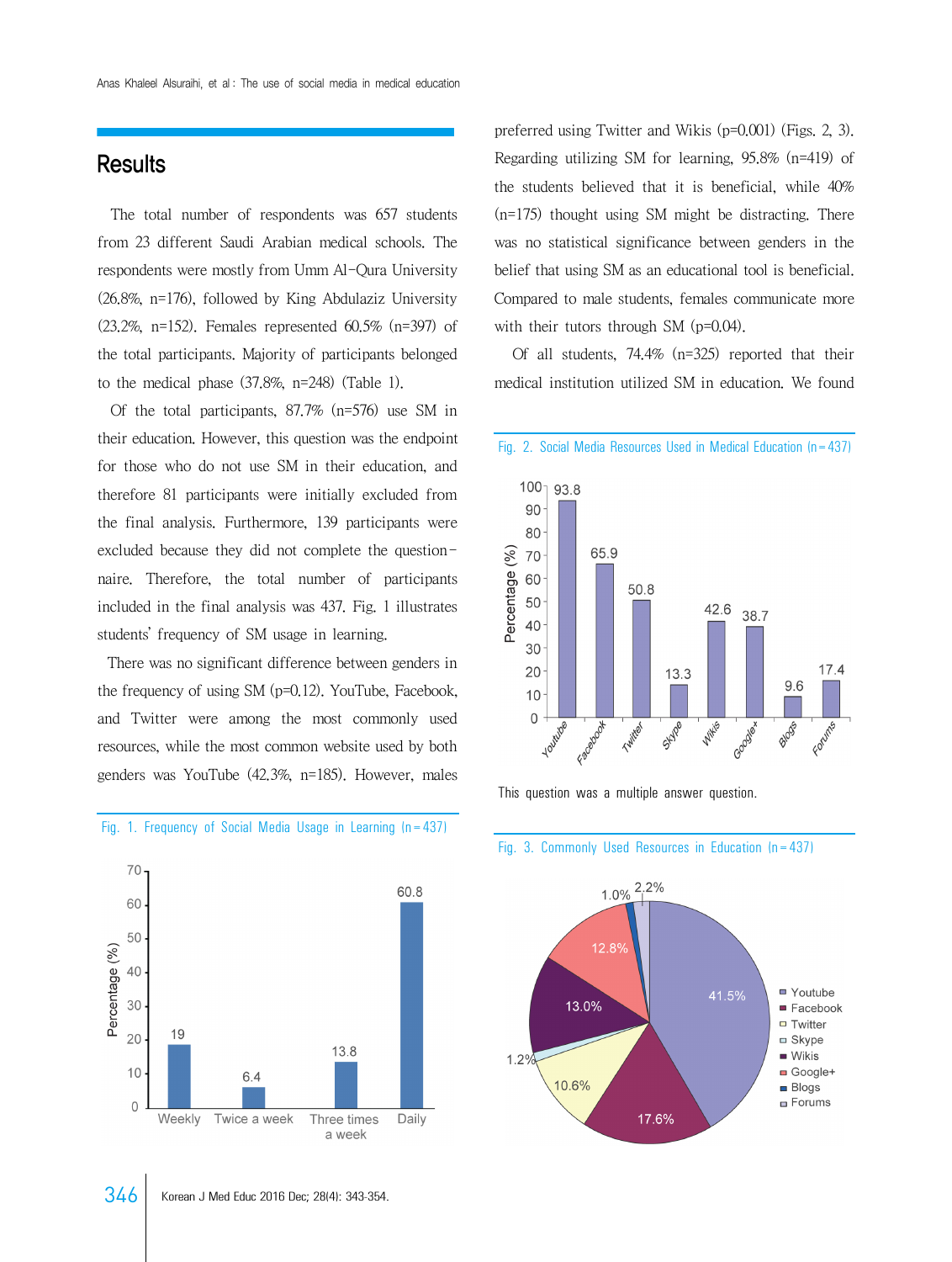that clinical year students think that their tutors do not use SM effectively ( $p \le 0.01$ ). SM facilitates communication among students with their peers in the same college, as well as those from other universities, especially among females (p=0.001). SM was also found to help the students have a deeper understanding of a topic and link basic and clinical science. A majority of female students stated that SM helped them focus on important topics while studying for their exams (p=0.007). Hitherto, we have not been able to find any ethical guidance on using SM in medical education in Saudi Arabia, although a majority of participants (72.7%, n=318) think it is important to have one.

## **Discussion**

 This study showed that SM is commonly used in learning by medical students in Saudi Arabia. Of all participants, 87.7% (n=576) stated that they use SM in their education. However, our data showed no significant statistical gender difference similar to Avci et al.'s study [11]. We found that YouTube is the most used website (93.8%) followed by Facebook (65.9%), which does not match with the results of Barlow et al.'s study (Facebook, 99.4%; YouTube, 96.9%) [12]. On YouTube, it is easier to search for specific topics, to share it with others without the need for an account, and to find a variety of examples on the same subject. Moreover, YouTube was found to be better regarding content, integration of information, and interaction among users when compared to textbooks and eMedicine articles, as stated by Azer [13].

 Since YouTube contains a large amount of educational materials that can be of low quality and not based on solid evidence, Assadi and Gasparyan [14] suggested the idea of creating a specialized platform for educational

materials and discussions that are reviewed by health professionals. Creating such a website would need the presence of guidelines for posting educational materials, including ethical terms (confidentiality and respect of patient rights).

 The spread of SM in Saudi Arabia has not been studied well; however, a Saudi social media agency acknowledged a growing use of it in recent years [15]. Surprisingly, more males than females preferred using Twitter and Wikis. We could not interpret the cause for this, and therefore further research is needed to explore this result.

 A majority of students considered SM as beneficial to their learning, resembling the results of Avci et al.'s study. In a study that evaluated Twitter as a teaching tool, it was found that students believed it to be efficient and effective to their learning. It also strengthened student-tutor relationship [11,16].

 Most students in our study think their tutors do not use SM effectively. This could be attributed to the absence of organizational policies or the underestimation of SM's importance in education. Therefore, more regional studies on the topic are required, since many international studies already exist in this area [17,18].

 Ethical guidance is rules and policies that guide and maintain the professional use of SM by defining what is forbidden and inappropriate [19,20]. Many countries have released policies regarding the professional use of SM, such as the American Medical Association policy [20]; however, similar ethical guidelines for SM usage in Saudi Arabia are absent.

 The use of SM among students in medical education is common, and therefore medical schools need to improve the utilization of SM by their faculty and students by developing activities and encouraging the usage of SM in education. Medical institutions should also guide students on how to get the maximum benefit from SM and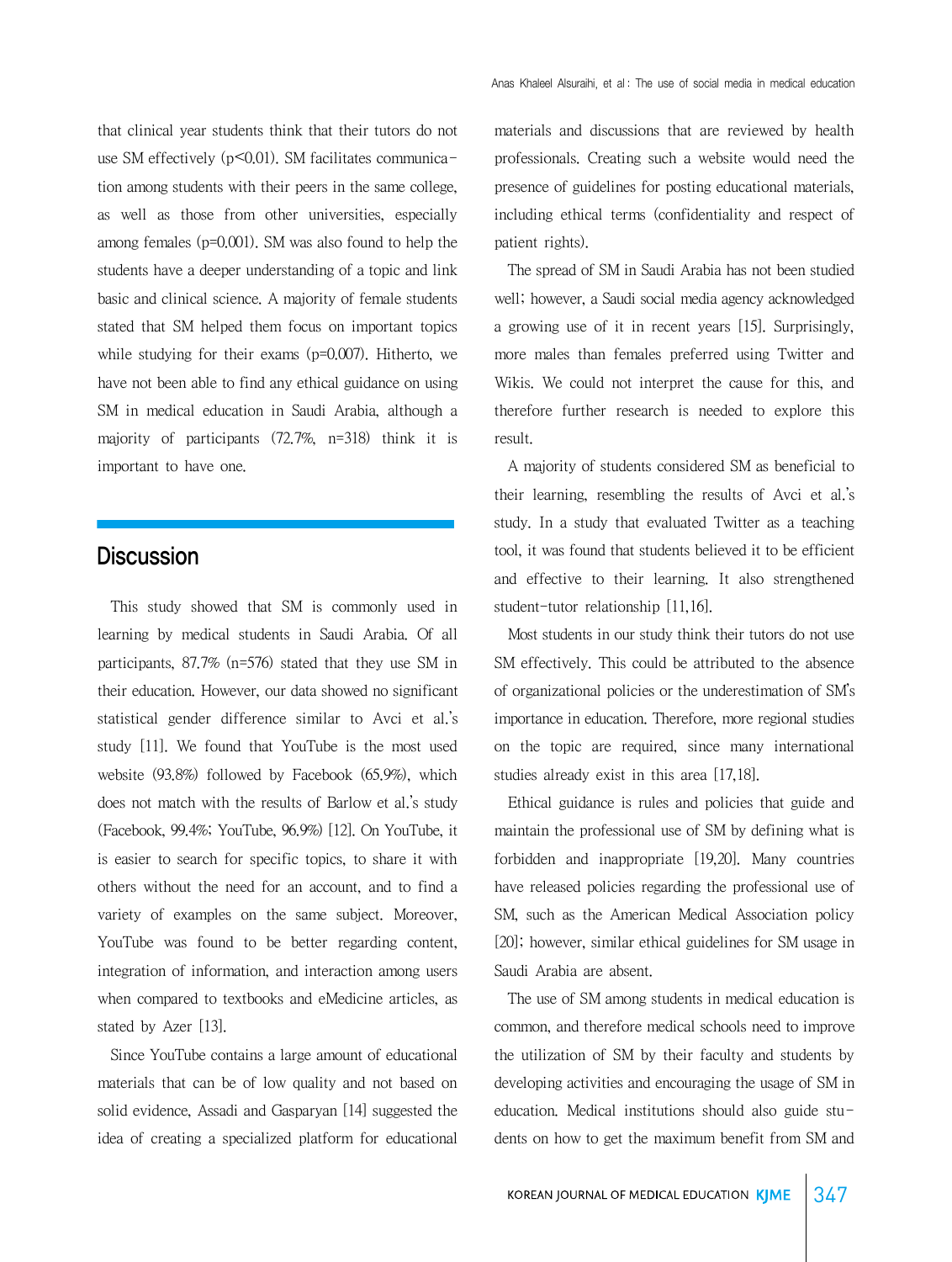how to avoid its drawbacks, such as distractibility.

 We recommend educational organizations to orient their tutors about the importance of SM, since we believe it saves time and simplifies instant group interaction. Further, we suggest that they create authentic SM pages on common resources, such as YouTube and Twitter, to supply students with reliable information. The presence of policies to guide the usage of SM is crucial to deliver valuable information, to maintain a professional atmosphere, and to ensure privacy.

 One of the limitations of this study is that we used SurveyMonkey to collect data. Therefore, we could not calculate the response rate. Another limitation is that a large number of students did not complete the questionnaire (21%, n=139) and were hence excluded from the analysis.

#### ORCID:

Anas Khaleel Alsuraihi: http://orcid.org/0000-0002-7803-2737; Ahmed Saeed Almaqati: http://orcid.org/0000-0002-0557-0219; Sultan Adnan Abughanim: http://orcid.org/0000-0001-9856-6069; Nisreen Abdulrahman Jastaniah: http://orcid.org/0000-0003-4917-5381 Acknowledgements: We are deeply grateful to Dr. Basim Alsaywid, pediatric urology consultant, Department of Surgery, King Abdulaziz Medical City, Jeddah, Saudi Arabia, for his contribution to the data analysis and for his critical review of our study.

Funding: None.

Conflicts of interest: None.

## References

 1. Sarasohn-Kahn J. The wisdom of patients: health care meets online social media [Internet]. California Health Care Foundation; 2008 [cited 2013 June 20]. Available

[from: http://www.chcf.org/topics/chronicdisease/index.cfm?](http://www.chcf.org/topics/chronicdisease/index.cfm?itemID=133631) item ID=133631.

- 2. Househ M. Sharing sensitive personal health information through Facebook: the unintended consequences. Stud Health Technol Inform 2011; 169: 616-620.
- 3. Cain J, Fox BI. Web 2.0 and pharmacy education. Am J Pharm Educ 2009; 73: 120.
- 4. Kind T, Genrich G, Sodhi A, Chretien KC. Social media policies at US medical schools. Med Educ Online 2010; 15.
- 5. Saarinen C, Arora V, Ferguson B, Chretien K. Incorporating social media into medical education [Internet]. Alliance for Academic Internal Medicine; c2011 [cited [2013 June 20\]. Available from: http://www.im.org/p/cm/](http://www.im.org/p/cm/ld/fid=1017) ld/fid=1017.
- 6. Huang HM. Toward constructivism for adult learners in online learning environments. Br J Educ Technol 2002; 33: 27-37.
- 7. George D, Dellasega C. Social media in medical education: two innovative pilot studies. Med Educ 2011; 45: 1158-1159.
- 8. Internet in Saudi Arabia [Internet]. Communications and Information Technology Commission; c2011 [cited 2013 [December 24\]. Available from: http://www.internet.sa/](http://www.internet.sa/ar/internet-in-saudi-arabia/#more-98) ar/internet-in-saudi-arabia/#more-98.
- 9. Aldebasi YH, Ahmed MI. Computer and Internet utilization among the medical students in Qassim University, Saudi Arabia. J Clin Diagn Res 2013; 7: 1105-1108.
- 10. Cheston CC, Flickinger TE, Chisolm MS. Social media use in medical education: a systematic review. Acad Med 2013; 88: 893-901.
- 11. Avcı K, Çelikden SG, Eren S, Aydenizöz D. Assessment of medical students' attitudes on social media use in medicine: a cross-sectional study. BMC Med Educ 2015; 15: 18.
- 12. Barlow CJ, Morrison S, Stephens HO, Jenkins E, Bailey MJ, Pilcher D. Unprofessional behaviour on social media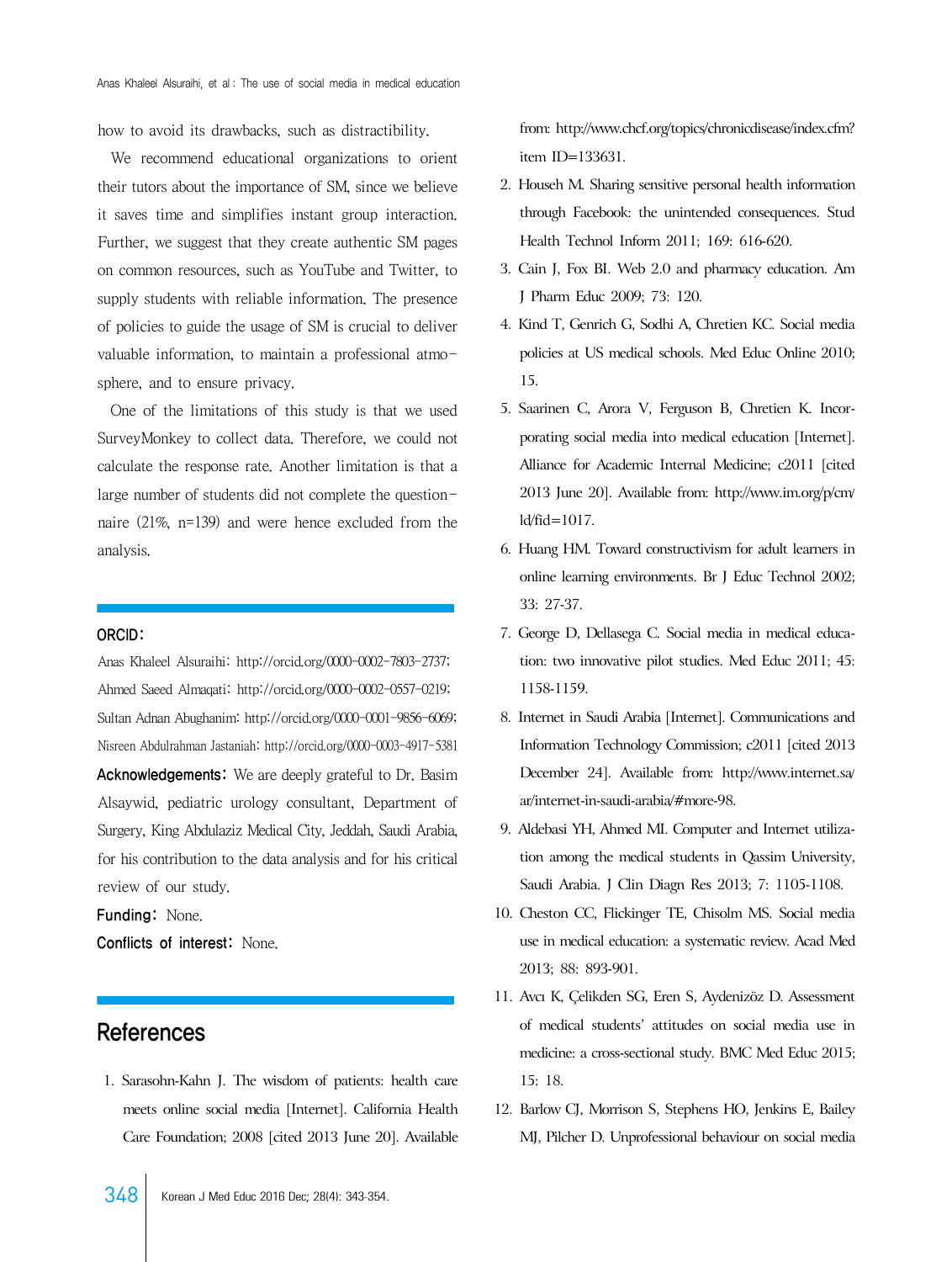by medical students. Med J Aust 2015; 203: 439.

- 13. Azer SA. Is Wikipedia a reliable learning resource for medical students? Evaluating respiratory topics. Adv Physiol Educ 2015; 39: 5-14.
- 14. Assadi R, Gasparyan AY. Editing, publishing and aggregating video articles: do we need a scholarly approach? J Korean Med Sci 2015; 30: 1211-1212.
- 15. The state of social media in Saudi Arabia vol 3 [Internet]. The Social Clinic & The Loft Creative Hub; [2015 \[cited 2016 May 11\]. Available from: http://www.](http://www.thesocialclinic.com/the-state-of-social-media-in-saudi-arabia-vol-3/) thesocialclinic.com/the-state-of-social-media-in-saudi-arab ia-vol-3/.
- 16. Paul S, Pusic M, Gillespie C. Medical student lecture attendance versus iTunes U. Med Educ 2015; 49: 530-531.
- 17. Chen B, Bryer T. Investigating instructional strategies for using social media in formal and informal learning. Int Rev Res Open Distance Learn 2012; 13: 87-104.
- 18. Moran M, Seaman J, Tinti-Kane H. Teaching, learning, and sharing: how today's higher education faculty use social media. Boston, USA: Pearson Learning Solutions; 2011.
- 19. Mansfield SJ, Morrison SG, Stephens HO, Bonning MA, Wang SH, Withers AH, Olver RC, Perry AW. Social media and the medical profession. Med J Aust 2011; 194: 642-644.
- 20. Cain J. Social media in health care: the case for organizational policy and employee education. Am J Health Syst Pharm 2011; 68: 1036-1040.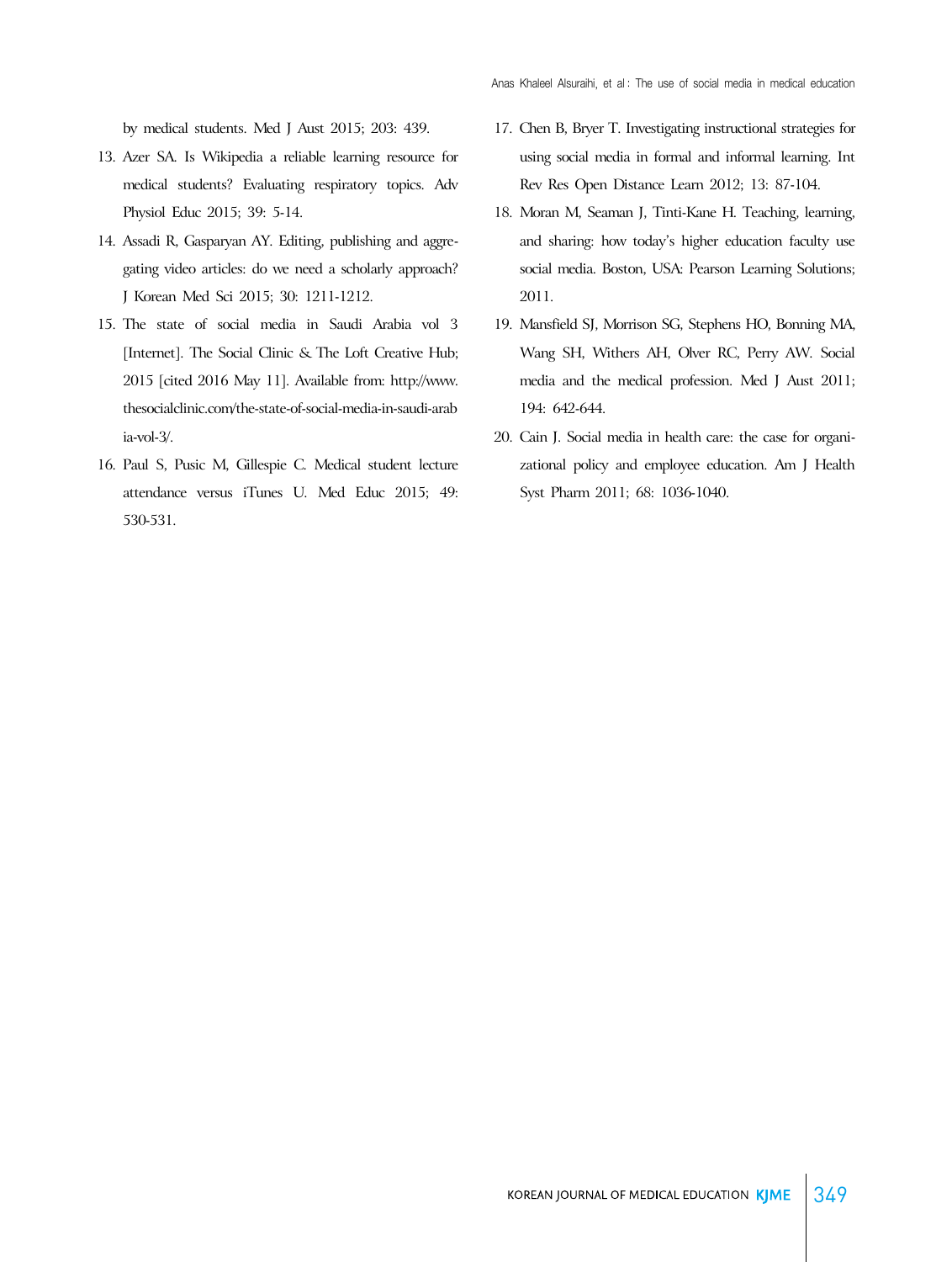## Appendix 1. Names of Universities

| No.            | Name of university                                     | Abbreviation |
|----------------|--------------------------------------------------------|--------------|
|                | Umm Al-Qura University                                 | UQU          |
| $\overline{2}$ | North Border University                                | NBU          |
| 3              | King Abdulaziz University                              | KAU          |
| 4              | <b>Taif University</b>                                 | TU           |
| 5              | King Faisal University                                 | KFU          |
| 6              | University of Tabuk                                    | UT           |
| 7              | King Saud bin Abdulaziz University for Health Sciences | KSAU-HS      |
| 8              | <b>Qassim University</b>                               | QU           |
| 9              | Ibn Sina National College for Medical Studies          | ISNC         |
| 10             | King Khalid University                                 | KKU          |
| 11             | Jazan University                                       | JU           |
| 12             | Princess Nora bint Abdul Rahman University             | PNU          |
| 13             | Al-Imam Islamic University                             | IMAM U       |
| 14             | Taibah University                                      | TAIBAH U     |
| 15             | King Saud University                                   | KSU          |
| 16             | University of Dammam                                   | DMU          |
| 17             | Salman Bin Abdulaziz University                        | SAU          |
| 18             | Unaizah College of Medicine                            | UNAIZAHUM    |
| 19             | Albaha University                                      | BU           |
| 20             | Alfaisal University                                    | ALFAISAL U   |
| 21             | Almaarefa College                                      | <b>MCST</b>  |
| 22             | University of Hail                                     | U0H          |
| 23             | Batterjee Medical College                              | BMC          |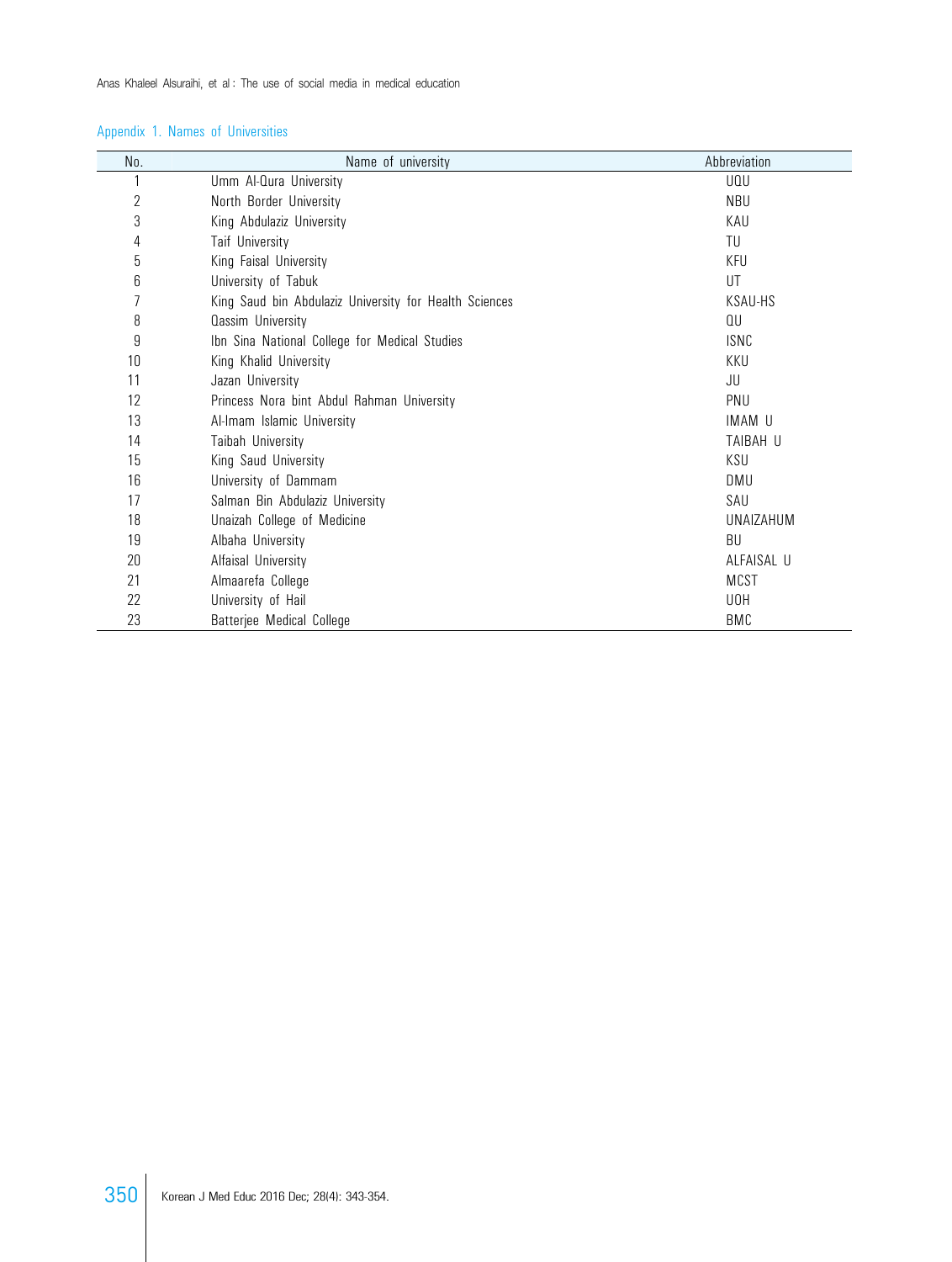## Appendix 2. Research Questionnaire

• First page

| 1. Gender?<br>$C$ Male<br>C Female                                                       |
|------------------------------------------------------------------------------------------|
| 2. Which medical year?<br>C 1st medical year<br>C 2nd medical year<br>C 3rd medical year |
| C 4th medical year<br>C 5th medical year<br>C 6th medical year<br>3. Name of university? |
| $\triangleq$<br>$\overline{\mathbf{v}}$<br>4. Do you use social media in your education? |
| $C$ Yes<br>$C$ No                                                                        |
|                                                                                          |
|                                                                                          |
|                                                                                          |
|                                                                                          |
|                                                                                          |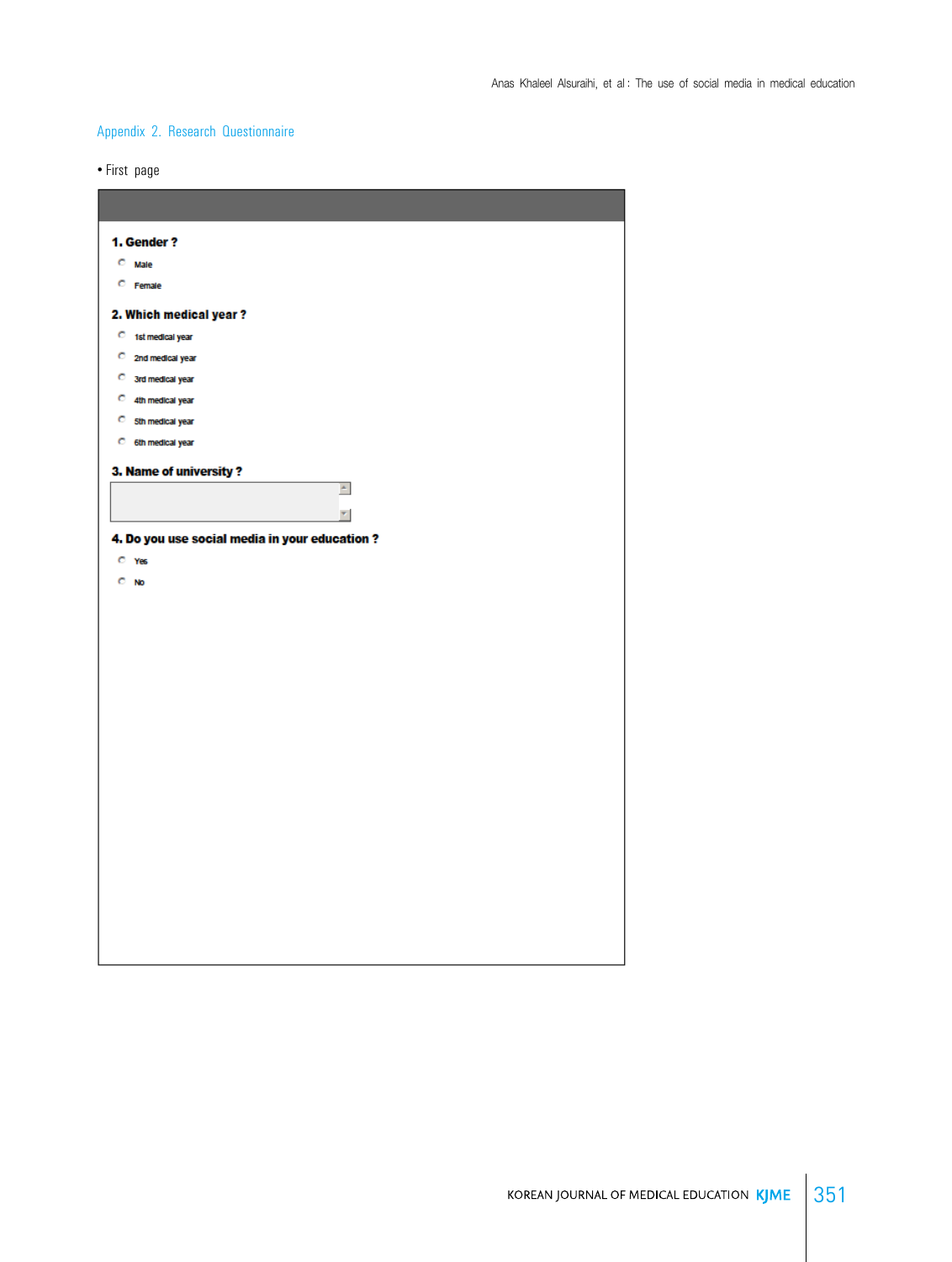• Second page

| 5. How frequent do you use social media for your learning? |                                                        |                                                                         |                  |
|------------------------------------------------------------|--------------------------------------------------------|-------------------------------------------------------------------------|------------------|
|                                                            | <b>C</b> Weekly                                        |                                                                         |                  |
|                                                            | <b>C</b> Twice a week                                  |                                                                         |                  |
|                                                            | <b>C</b> Three times a week                            |                                                                         |                  |
|                                                            | C Dally                                                |                                                                         |                  |
|                                                            | Other (please specify)                                 |                                                                         |                  |
|                                                            |                                                        |                                                                         |                  |
|                                                            |                                                        | 6. Which of the following social media you are using in your education? |                  |
|                                                            | T Youtube                                              | $\Box$ Wikis                                                            |                  |
|                                                            | Facebook                                               | Google+                                                                 |                  |
|                                                            | $\Box$ Twitter                                         | $\Box$ Blogs                                                            |                  |
|                                                            | □ Skype                                                | □ Forums                                                                |                  |
| <b>Others</b>                                              |                                                        |                                                                         |                  |
|                                                            |                                                        |                                                                         |                  |
|                                                            | 7. Which one you are using most?                       |                                                                         |                  |
|                                                            | C Youtube                                              |                                                                         |                  |
|                                                            | C Facebook                                             |                                                                         |                  |
|                                                            | C Twitter                                              |                                                                         |                  |
|                                                            | C Skype                                                |                                                                         |                  |
|                                                            | $C$ Wikis                                              |                                                                         |                  |
|                                                            | C Google+                                              |                                                                         |                  |
|                                                            | C Blogs                                                |                                                                         |                  |
|                                                            | C Forums                                               |                                                                         |                  |
|                                                            | Other (please specify)                                 |                                                                         |                  |
|                                                            |                                                        |                                                                         |                  |
|                                                            | 8. How does social media affect your education?        |                                                                         |                  |
|                                                            | Choice of the drop-list                                | Beneficial<br>۰,                                                        | Distracting<br>٠ |
|                                                            |                                                        |                                                                         |                  |
|                                                            | 9. Does it help in relating basic to clinical science? |                                                                         |                  |
|                                                            | C Strongly Disagree                                    |                                                                         |                  |
|                                                            | C Disagree                                             |                                                                         |                  |
|                                                            | C Undecided                                            |                                                                         |                  |
|                                                            | C Agree                                                |                                                                         |                  |
|                                                            | C Strongly Agree                                       |                                                                         |                  |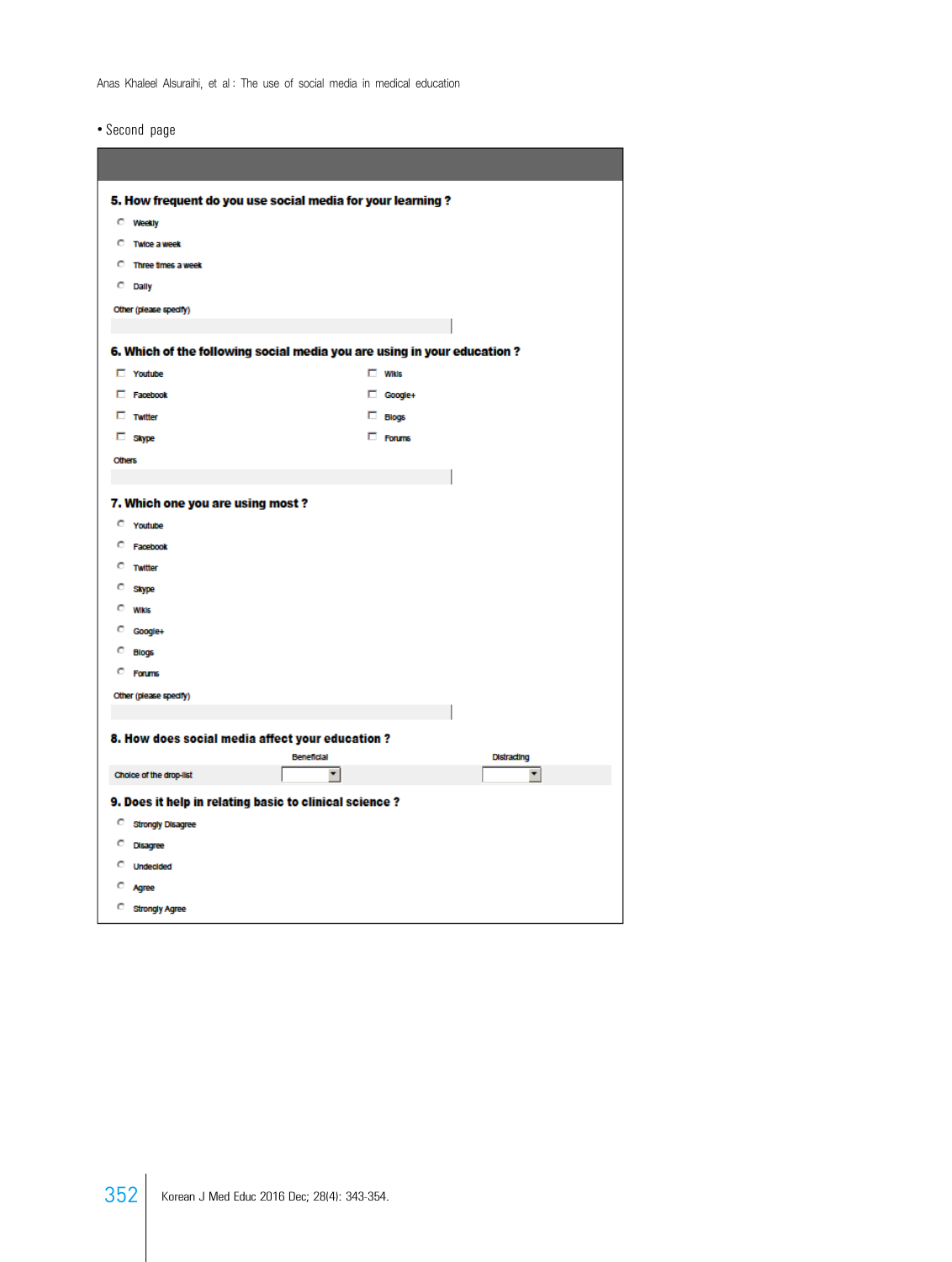• Third page

|         | 10. Do you communicate with your tutor via social network?                             |
|---------|----------------------------------------------------------------------------------------|
|         | $C$ Yes                                                                                |
| $C$ No  |                                                                                        |
|         | 11. Does the tutor utilizes social media in education effectively ?                    |
|         | C Strongly Disagree                                                                    |
|         | C Disagree                                                                             |
|         | <b>C</b> Undecided                                                                     |
|         | C Agree                                                                                |
|         | C Strongly Agree                                                                       |
|         | 12. Does your institution use social media?                                            |
|         | $C$ Yes                                                                                |
| $C$ No. |                                                                                        |
|         | 13. Does social media facilitate communication with your colleagues in your collage ?  |
|         | C Strongly Disagree                                                                    |
|         | C Disagree                                                                             |
|         | <b>C</b> Undecided                                                                     |
|         | C Agree                                                                                |
|         | <b>C</b> Strongly Agree                                                                |
|         | 14. Does social media facilitate communication with colleagues in other universities ? |
|         | C Strongly Disagree                                                                    |
|         | C Disagree                                                                             |
|         | C Undecided                                                                            |
|         | C Agree                                                                                |
|         | <b>C</b> Strongly Agree                                                                |
|         | 15. Communicating with my colleagues help me to learn more about the topic?            |
|         | C Strongly Disagree                                                                    |
|         | C Disagree                                                                             |
|         | <b>C</b> Undecided                                                                     |
|         | C Agree                                                                                |
|         | <b>C</b> Strongly Agree                                                                |
|         |                                                                                        |
|         |                                                                                        |
|         |                                                                                        |
|         |                                                                                        |